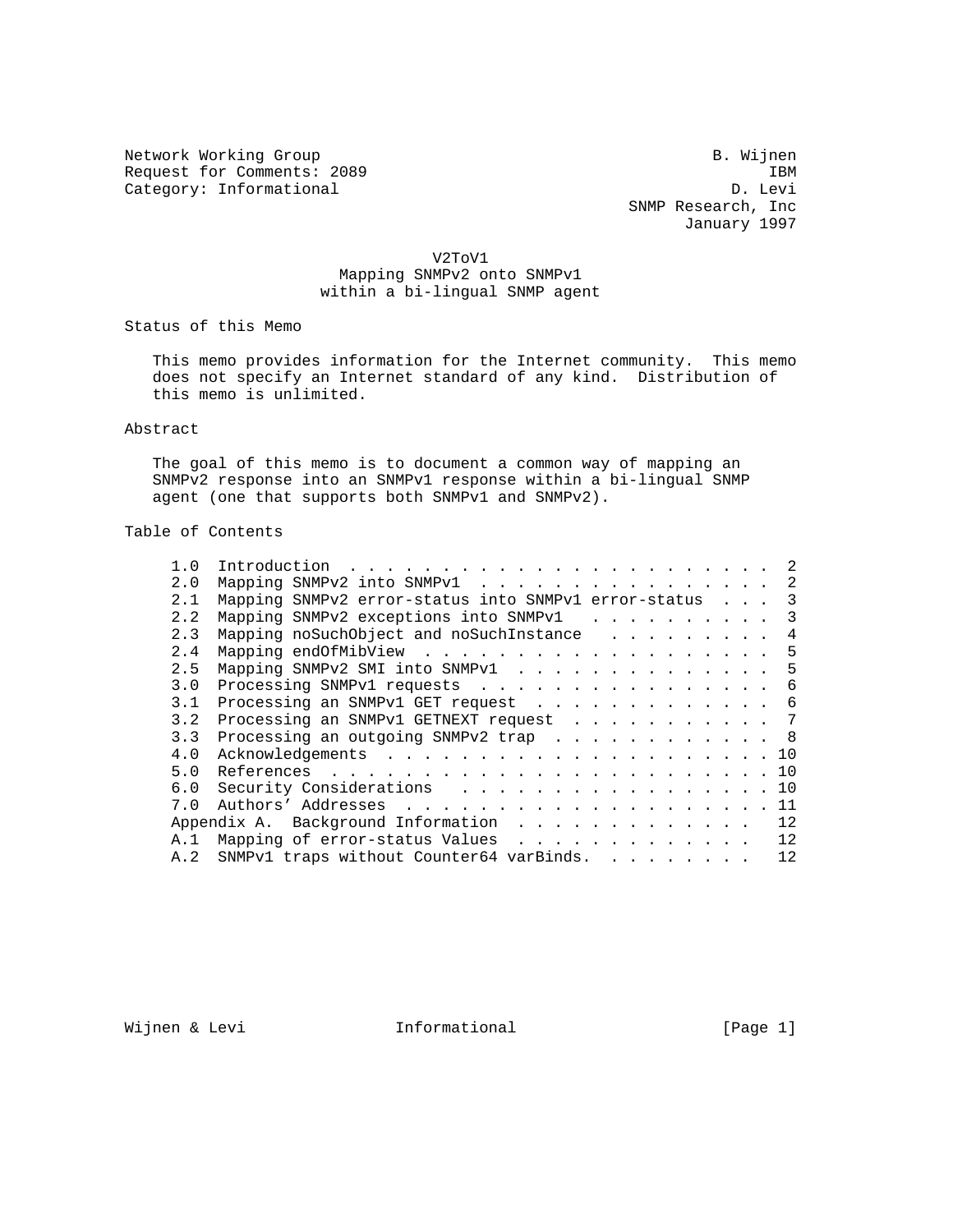# 1.0 Introduction

 We now have the SNMPv1 protocol (RFC1157 [1]) as a full standard and the SNMPv2 protocol (RFC1905 [1]) as a DRAFT standard. It can be expected that many agent implementations will support both SNMPv1 and SNMPv2 requests coming from SNMP management entities. In many cases the underlying instrumentation will be implemented using the new SNMPv2 SMI and SNMPv2 protocol. The SNMP engine then gets the task to ensure that any SNMPv2 response data coming from such SNMPv2 compliant instrumentation gets converted to a proper SNMPv1 response if the original request came in as an SNMPv1 request. The SNMP engine should also deal with mapping SNMPv2 traps which are generated by an application or by the SNMPv2 compliant instrumentation into SNMPv1 traps if the agent has been configured to send traps to an SNMPv1 manager.

 It seems beneficial if all such agents do this mapping in the same way. This document describes such a mapping based on discussions and perceived consensus on the various mailing lists. The authors of this document have also compared their own implementations of these mappings. They had a few minor differences and decided to make their implementation behave the same and document this mapping so others can benefit from it.

We recommend that all agents implement this same mapping.

 Note that the mapping described in this document should also be followed by SNMP proxies that provide a mapping between SNMPv1 management applications and SNMPv2 agents.

### 2.0 Mapping SNMPv2 into SNMPv1

These are the type of mappings that we need:

- o Mapping of the SNMPv2 error-status into SNMPv1 error-status
- o Mapping of the SNMPv2 exceptions into SNMPv1 error-status
- o Skipping object instances that have a non-SNMPv1 Syntax (specifically Counter64)
- o Mapping of SNMPv2 traps into SNMPv1 traps

Wijnen & Levi **Informational Informational** [Page 2]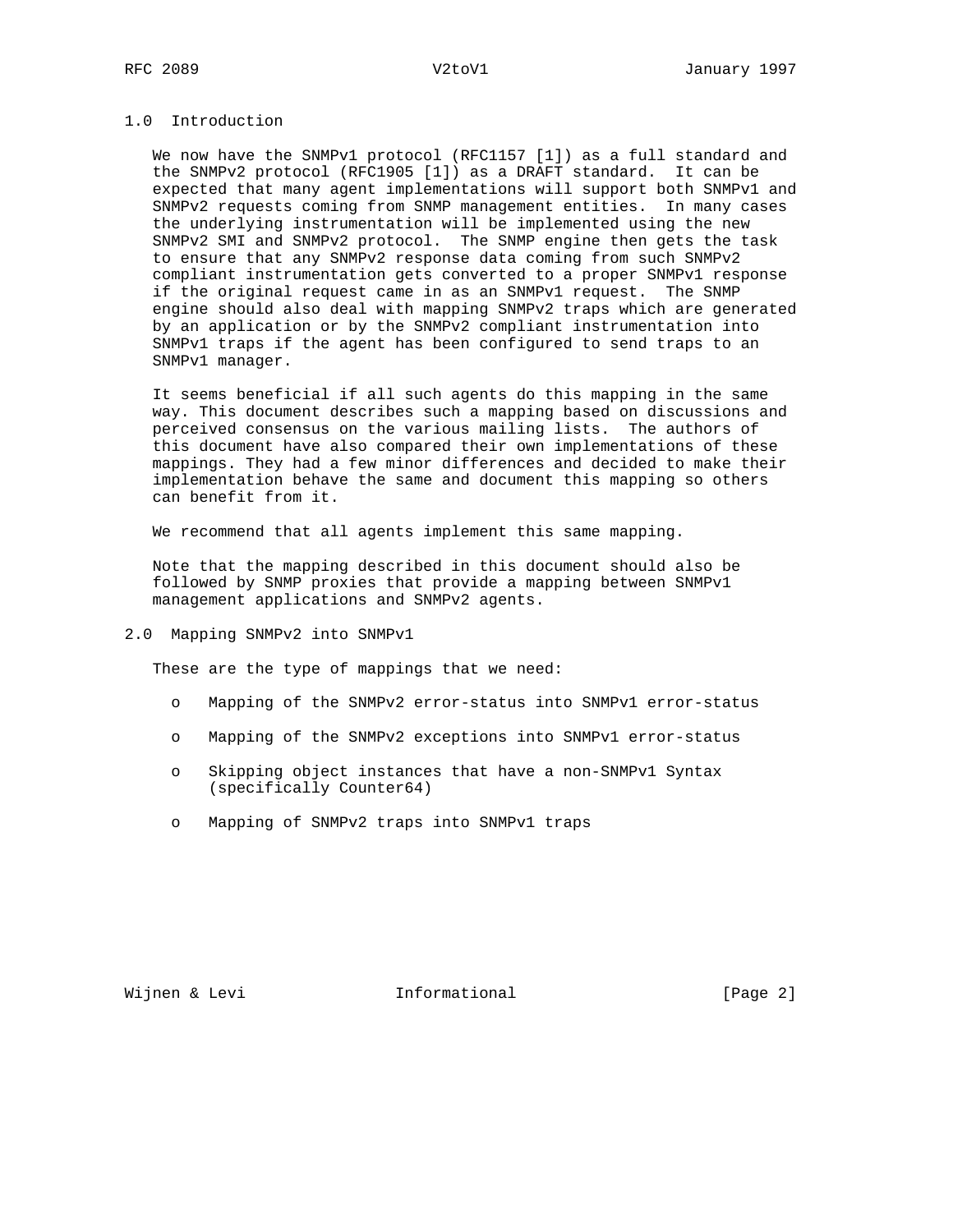### 2.1 Mapping SNMPv2 error-status into SNMPv1 error-status

 With the new SNMPv2 protocol (RFC1905 [1]) we get a set of error status values that return the cause of an error in much more detail. But an SNMPv1 manager does not understand such error-status values.

 So, when the instrumentation code returns response data and uses an SNMPv2 error-status to report on the success or failure of the requested operation and if the original SNMP request is an SNMPv1 request, then we must map such an error-status into an SNMPv1 error status when composing the SNMP response PDU.

 The SNMPv2 error status is mapped to an SNMPv1 error-status using this table:

| SNMPv2 error-status | SNMPvl error-status |
|---------------------|---------------------|
|                     |                     |
| noError             | noError             |
| tooBig              | tooBig              |
| noSuchName          | noSuchName          |
| badValue            | badValue            |
| readOnly            | readOnly            |
| qenErr              | qenErr              |
| wrongValue          | badValue            |
| wrongEncoding       | badValue            |
| wrongType           | badValue            |
| wrongLength         | badValue            |
| inconsistentValue   | badValue            |
| noAccess            | noSuchName          |
| notWritable         | noSuchName          |
| noCreation          | noSuchName          |
| inconsistentName    | noSuchName          |
| resourceUnavailable | qenErr              |
| commitFailed        | qenErr              |
| undoFailed          | qenErr              |
| authorizationError  | noSuchName          |
|                     |                     |

### 2.2 Mapping SNMPv2 exceptions into SNMPv1

 In SNMPv2 we have so called exception values. These will allow an SNMPv2 response PDU to return as much management information as possible, even if one or more of the requested variables do not exist. SNMPv1 does not support exception values, and thus does not return the value of management information when any error occurs.

When multiple variables do not exist, an SNMPv1 agent can return only a single error and index of a single variable. The agent determines by its implementation strategy which variable to identify as the

Wijnen & Levi **Informational Informational** [Page 3]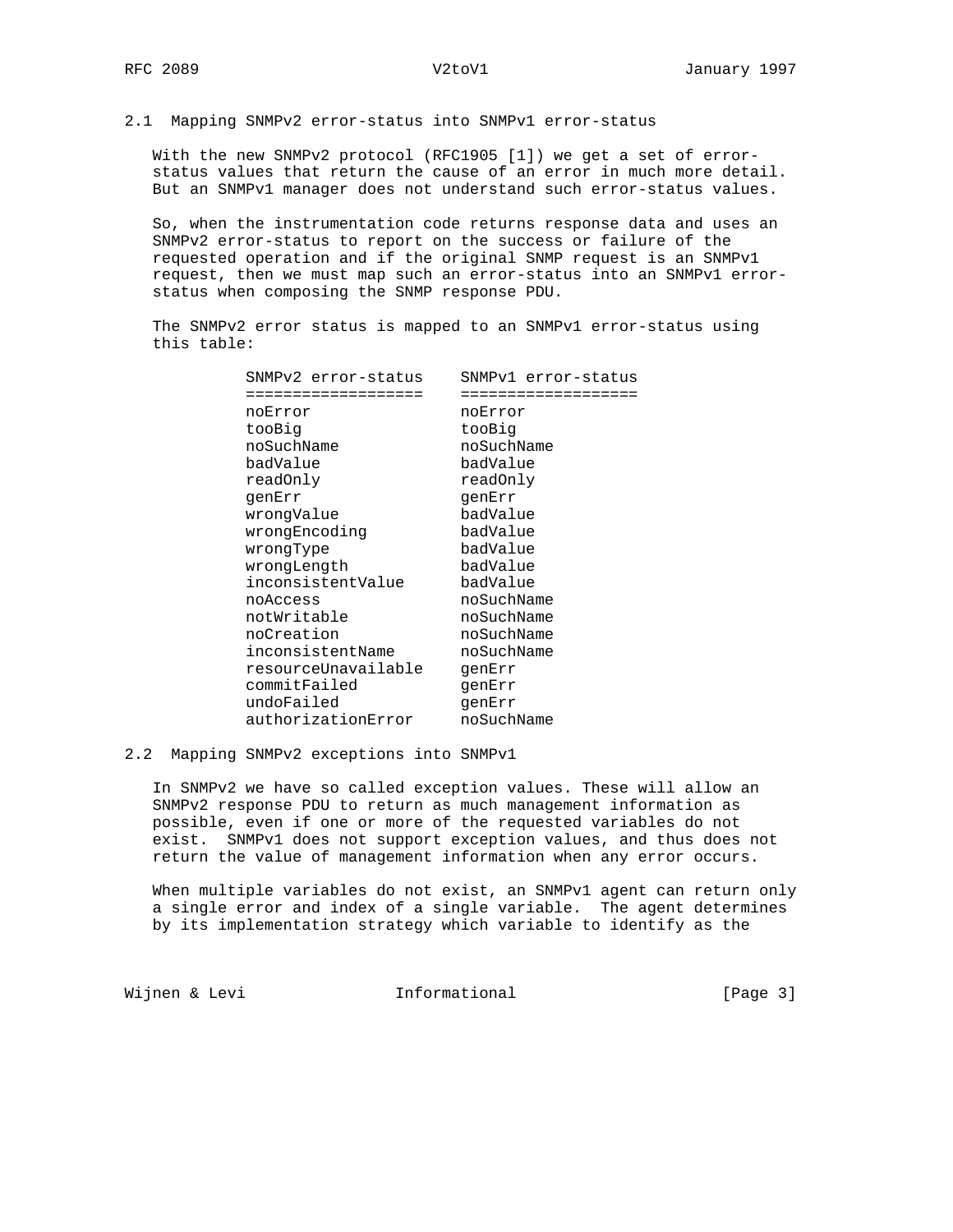cause of the error via the value of the error-index field. Thus, an SNMPv1 manager may make no assumption on the validity of the other variables in the request.

 So, when an SNMPv1 request is received, we must check the varBinds returned from SNMPv2 compliant instrumentation for exception values, and convert these exception values into SNMPv1 error codes.

 The type of exception we can get back and the action we must take depends on the SNMP operation that is requested.

- o For SNMP GET requests we can get back noSuchObject and noSuchInstance.
- o For SNMP GETNEXT requests we can get back endOfMibView.
- o For SNMP SET requests we cannot get back any exceptions.
- o For SNMP GETBULK requests we can get back endOfMibView, but such a request should only come in as an SNMPv2 request, so we do not have to worry about any mapping onto SNMPv1. If a GETBULK comes in as an SNMPv1 request, it is treated as an error and the packet is dropped.
- 2.3 Mapping noSuchObject and noSuchInstance

 A noSuchObject or noSuchInstance exception generated by SNMPv2 compliant instrumentation indicates that the requested object instance can not be returned. The SNMPv1 error code for this condition is noSuchName, and so the error-status field of the response PDU should be set to noSuchName. Also, the error-index field is set to the index of the varBind for which an exception occurred, and the varBind list from the original request is returned with the response PDU.

 Note that when the response contains multiple exceptions, that the agent may pick any one to be returned.

Wijnen & Levi **Informational Informational** [Page 4]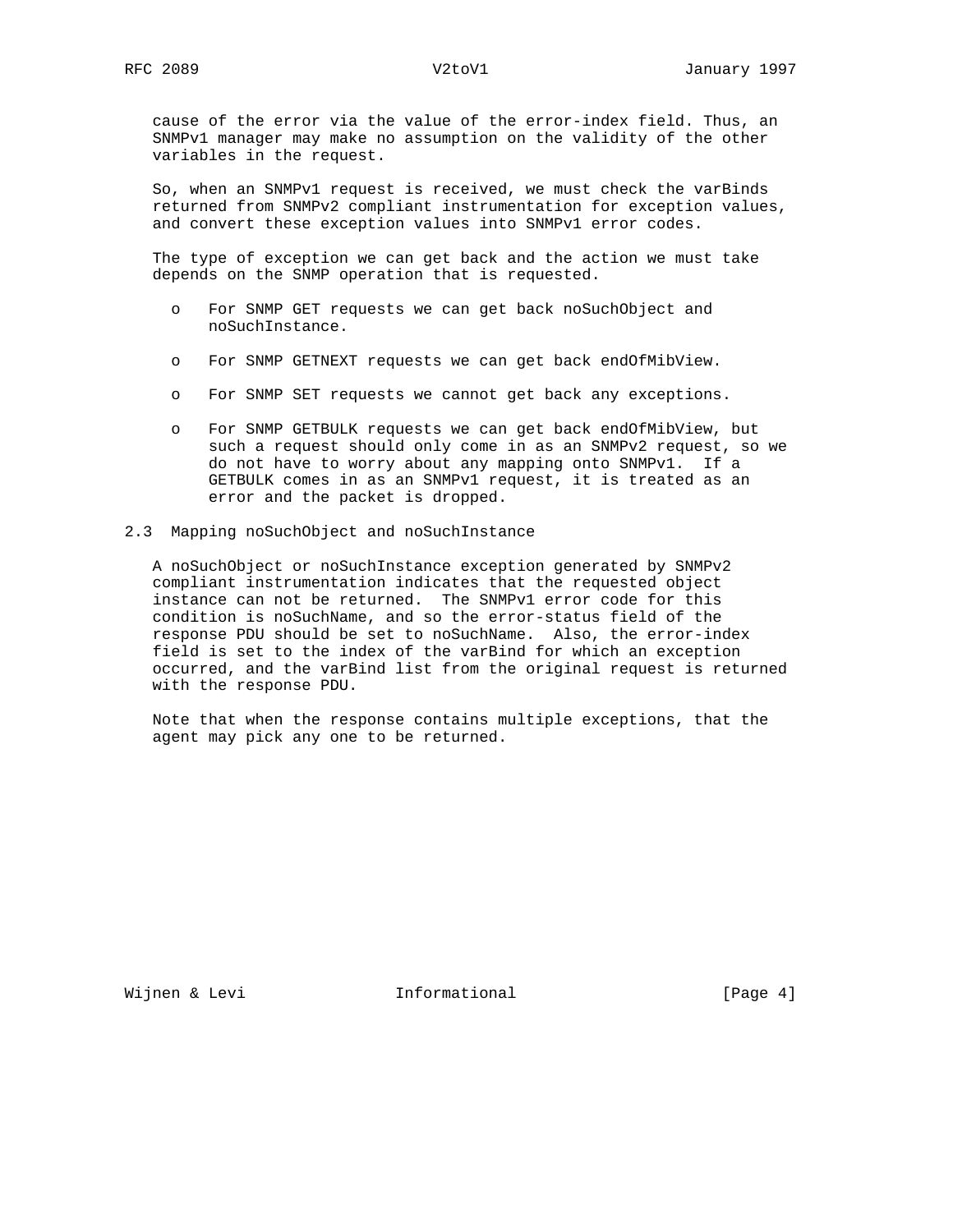### 2.4 Mapping endOfMibView

 When SNMPv2 compliant instrumentation returns a varBind containing an endOfMibView exception in response to a GETNEXT request, it indicates that there are no object instances available which lexicographically follow the object in the request. In an SNMPv1 agent, this condition normally results in a noSuchName error, and so the error-status field of the response PDU should be set to noSuchName. Also, the error index field is set to the index of the varBind for which an exception occurred, and the varBind list from the original request is returned with the response PDU.

 Note that when the response contains multiple exceptions, that the agent may pick any one to be returned.

### 2.5 Mapping SNMPv2 SMI into SNMPv1

 The SNMPv2 SMI (RFC1902 [2]) defines basically one new syntax that is problematic for SNMPv1 managers. That is the syntax Counter64. All the others can be handled by SNMPv1 managers.

 The net impact on bi-lingual agents is that they should make sure that they never return a varBind with a Counter64 value to an SNMPv1 manager.

 The best accepted practice is to consider such object instances implicitly excluded from the view. So:

- o On an SNMPv1 GET request, we return an error-status of noSuchName and the error-index is set to the varBind that causes this error.
- o On an SNMPv1 GETNEXT request, we skip the object instance and fetch the next object instance that follows the one with a syntax of Counter64.
- o Any SET request that has a varBind with a Counter64 value must have come from a SNMPv2 manager, and so it should not cause a problem. If we do receive a Counter64 value in an SNMPv1 SET packet, it should result in an ASN.1 parse error since Counter64 is not valid in the SNMPv1 protocol. When an ASN.1 parse error occurs, the counter snmpInASNParseErrs is incremented and no response is returned.
- The GETBULK is an SNMPv2 operation, so it should never come from an SNMPv1 manager. If we do receive a GETBULK PDU from in an SNMPv1 packet, then we consider it an invalid PDU-type and we drop the packet.

Wijnen & Levi **Informational Informational** [Page 5]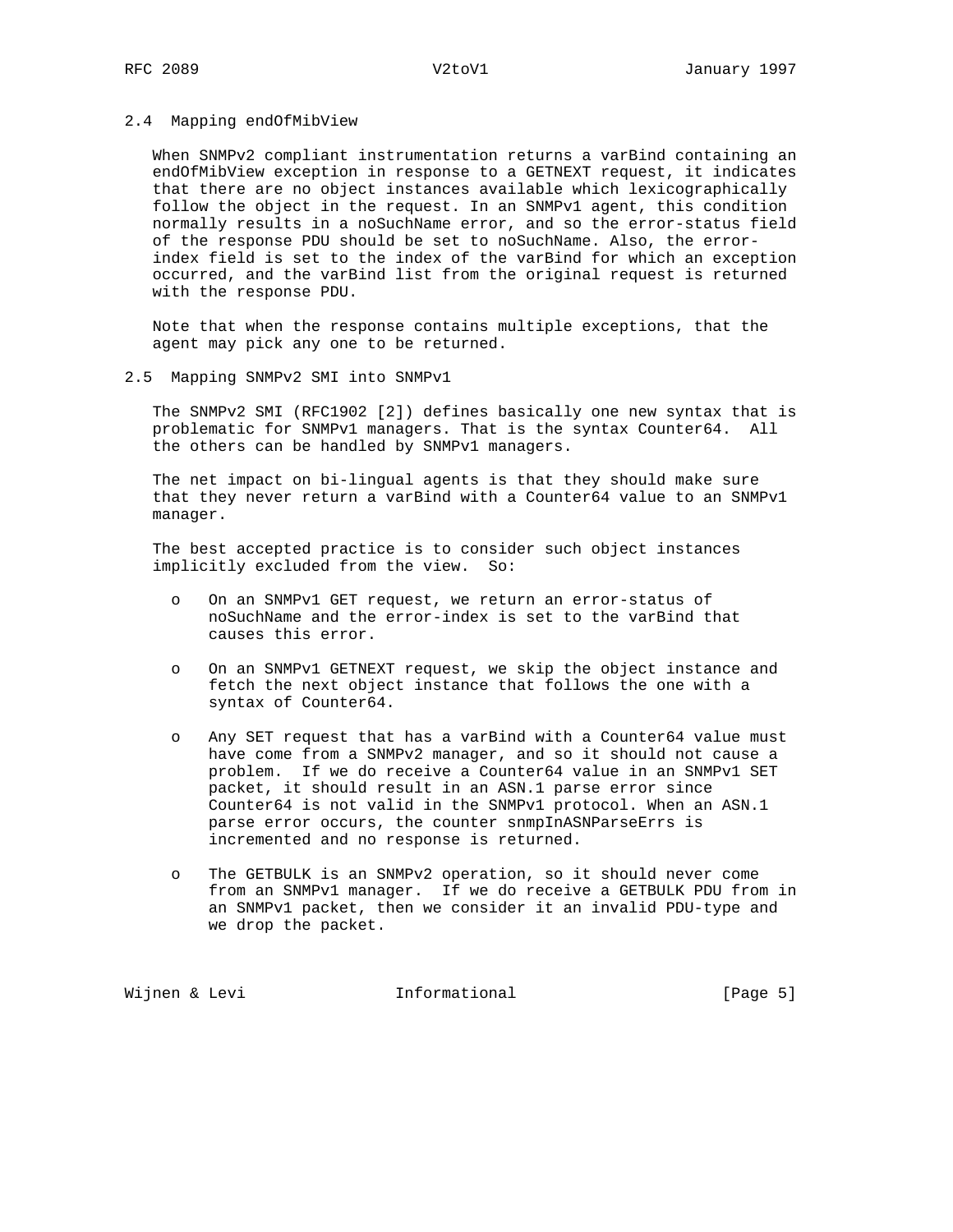3.0 Processing SNMPv1 requests

 This sections contains a step by step description of how to handle SNMPv1 requests in an agent where the underlying instrumentation code is SNMPv2 compliant.

3.1 Processing an SNMPv1 GET request

 First, the request is converted into a call to the underlying instrumentation. This is implementation specific.

 When such instrumentation returns response data using SNMPv2 syntax and error-status values, then:

- 1. If the error-status is anything other than noError,
	- a. The error status is translated to an SNMPv1 error-status using the table from 2.1, "Mapping SNMPv2 error-status into SNMPv1 error-status" on page 2
	- b. The error-index is set to the position (in the original request) of the varBind that caused the error-status.
	- c. The varBindList of the response PDU is made exactly the same as the varBindList that was received in the original request.
	- 2. If the error-status is noError, then find any varBind that contains an SNMPv2 exception (noSuchObject or noSuchInstance) or an SNMPv2 syntax that is unknown to SNMPv1 (Counter64). (Note that if there are more than one, the agent may choose any such varBind.) If there are any such varBinds, then for the one chosen:
		- a. Set the error-status to noSuchName
		- b. Set the error-index to the position (in the varBindList of the original request) of the varBind that returned such an SNMPv2 exception or syntax.
		- c. Make the varBindList of the response PDU exactly the same as the varBindList that was received in the original request.

Wijnen & Levi **Informational Informational** [Page 6]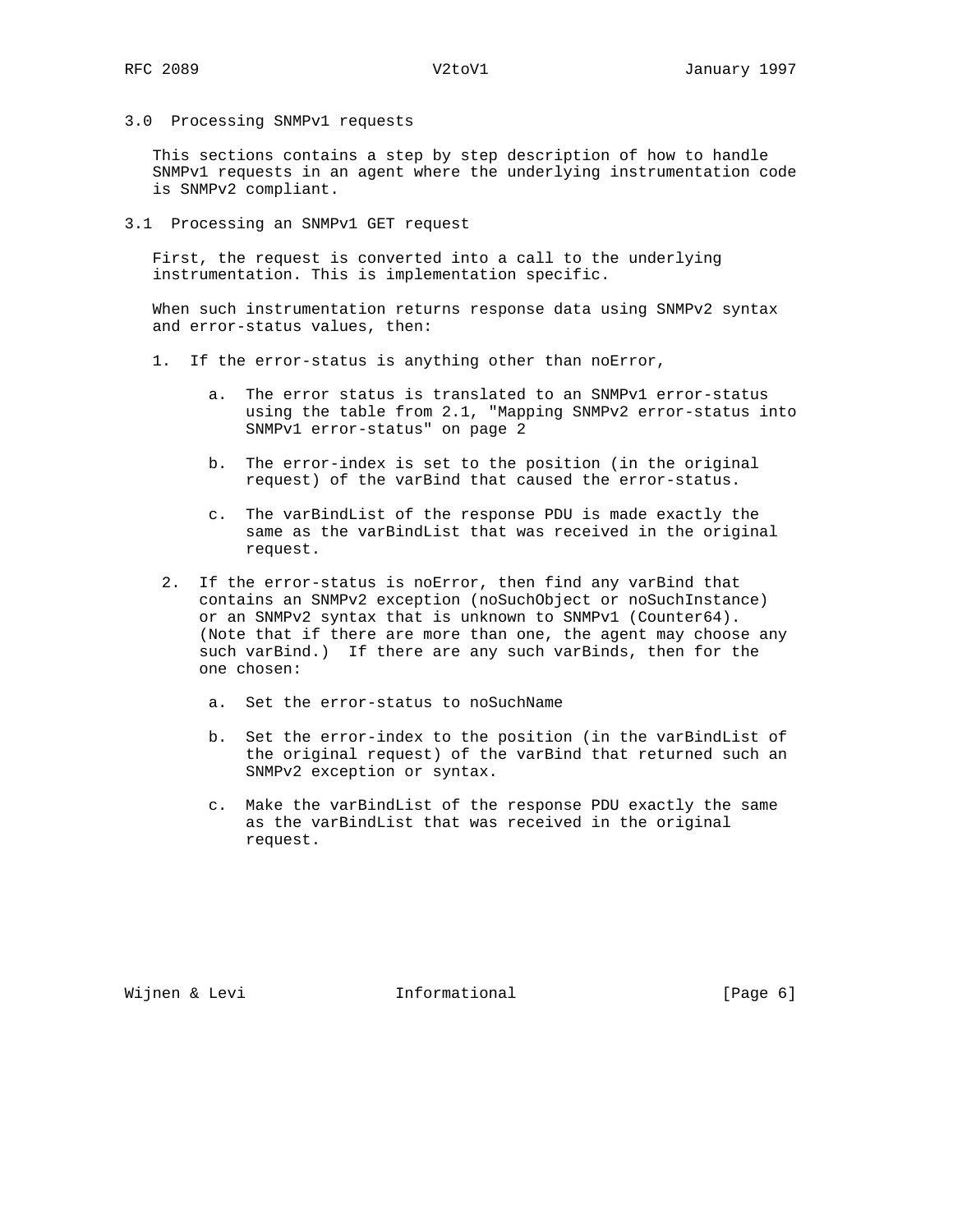- 3. If there are no such varBinds, then:
	- a. Set the error-status to noError
	- b. Set the error-index to zero
	- c. Compose the varBindList of the response, using the data as it is returned by the instrumentation code.
- 3.2 Processing an SNMPv1 GETNEXT request

 First, the request is converted into a call to the underlying instrumentation. This is implementation specific. There may be repetitive calls to (possibly different pieces of) instrumentation code to try to find the first object which lexicographically follows each of the objects in the request. Again, this is implementation specific.

 When the instrumentation finally returns response data using SNMPv2 syntax and error-status values, then:

- 1. If the error-status is anything other than noError,
	- a. The error status is translated to an SNMPv1 error-status using the table from 2.1, "Mapping SNMPv2 error-status into SNMPv1 error-status" on page 2
	- b. The error-index is set to the position (in the original request) of the varBind that caused the error-status.
	- c. The varBindList of the response PDU is made exactly the same as the varBindList that was received in the original request.
- 2. If the error-status is noError, then:
	- a. If there are any varBinds containing an SNMPv2 syntax of Counter64, then consider these varBinds to be not in view and repeat the call to the instrumentation code as often as needed till a value other than Counter64 is returned.
	- b. Find any varBind that contains an SNMPv2 exception endOfMibView. (Note that if there are more than one, the agent may choose any such varBind.) If there are any such varBinds, then for the one chosen:
		- 1) Set the error-status to noSuchName

Wijnen & Levi **Informational** (Page 7)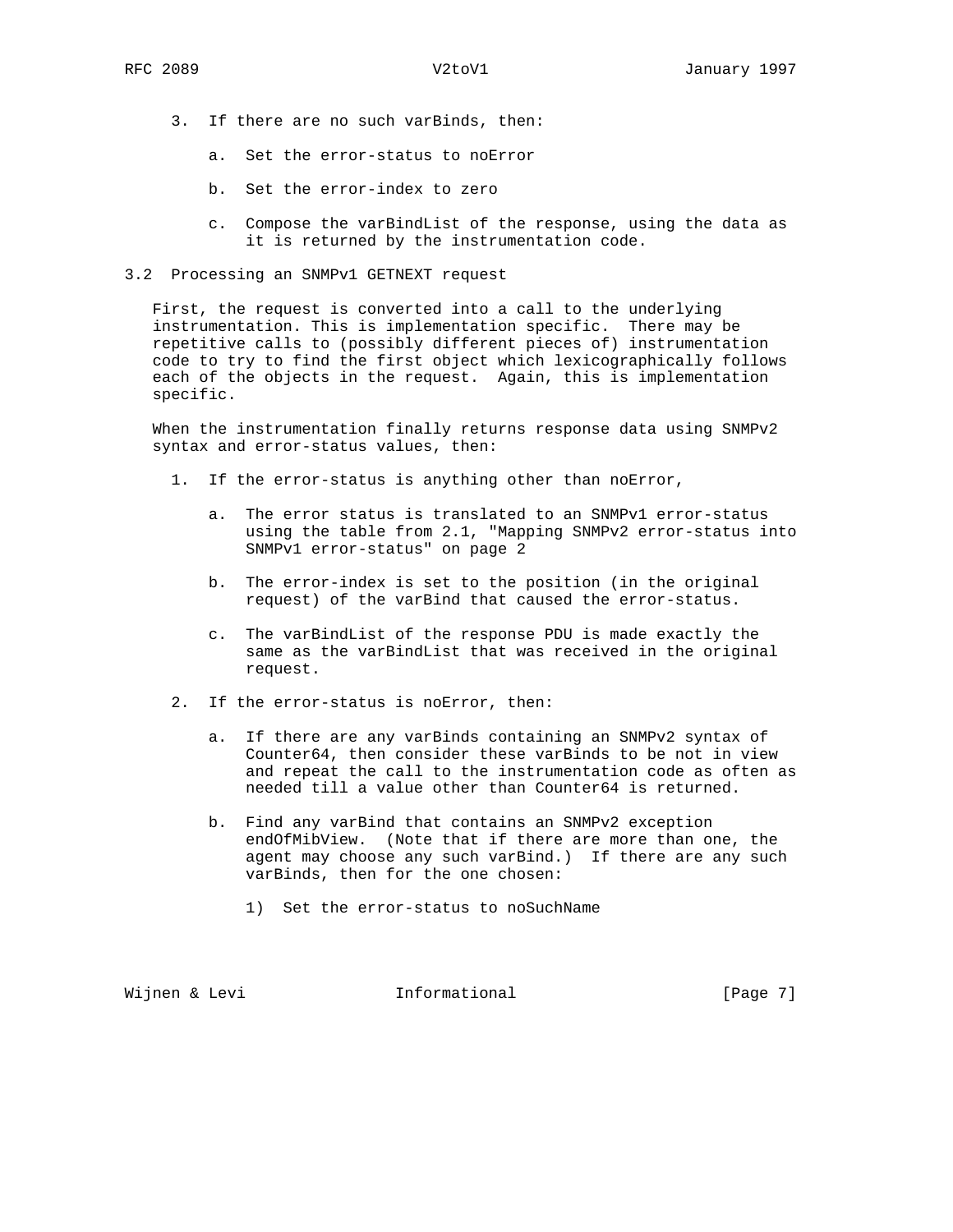- 2) Set the error-index to the position (in the varBindList of the original request) of the varBind that returned such an SNMPv2 exception.
- 3) Make the varBindList of the response PDU exactly the same as the varBindList that was received in the original request.
- c. If there are no such varBinds, then:
	- 1) Set the error-status to noError
	- 2) Set the error-index to zero
	- 3) Compose the varBindList of the response, using the data as it is returned by the instrumentation code.
- 3.3 Processing an outgoing SNMPv2 TRAP

 If SNMPv2 compliant instrumentation presents an SNMPv2 trap to the SNMP engine and such a trap passes all regular checking and then is to be sent to an SNMPv1 destination, then the following steps must be followed to convert such a trap to an SNMPv1 trap. This is basically the reverse of the SNMPv1 to SNMPv2 mapping as described in RFC1908 [3].

- 1. If any of the varBinds in the varBindList has an SNMPv2 syntax of Counter64, then such varBinds are implicitly considered to be not in view, and so they are removed from the varBindList to be sent with the SNMPv1 trap.
- 2. The 3 special varBinds in the varBindList of an SNMPv2 trap (sysUpTime.0 (TimeTicks), snmpTrapOID.0 (OBJECT IDENTIFIER) and optionally snmpTrapEnterprise.0 (OBJECT IDENTIFIER)) are removed from the varBindList to be sent with the SNMPv1 trap. These 2 (or 3) varBinds are used to decide how to set other fields in the SNMPv1 trap PDU as follows:
	- a. The value of sysUpTime.0 is copied into the timestamp field of the SNMPv1 trap.

Wijnen & Levi **Informational Informational** [Page 8]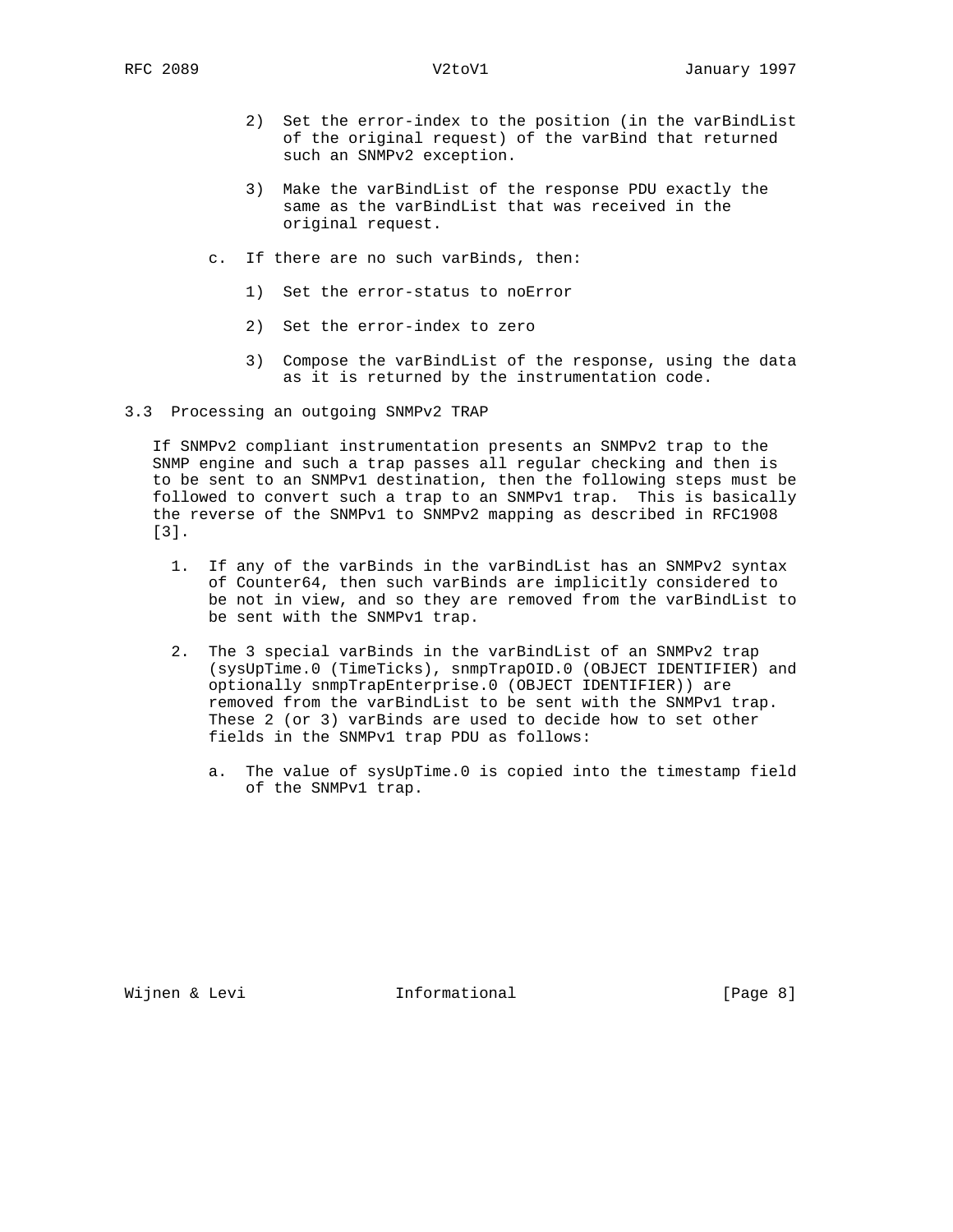b. If the snmpTrapOID.0 value is one of the standard traps the specific-trap field is set to zero and the generic trap field is set according to this mapping:

| value of snmpTrapOID.0            | qeneric-trap                                     |
|-----------------------------------|--------------------------------------------------|
|                                   |                                                  |
| $1.3.6.1.6.3.1.1.5.1$ (coldStart) |                                                  |
| $1.3.6.1.6.3.1.1.5.2$ (warmStart) |                                                  |
| 1.3.6.1.6.3.1.1.5.3 (linkDown)    | 2                                                |
| $1.3.6.1.6.3.1.1.5.4$ (linkUp)    | 3                                                |
|                                   | 1.3.6.1.6.3.1.1.5.5 (authenticationFailure)<br>4 |
|                                   | 1.3.6.1.6.3.1.1.5.6 (egpNeighborLoss)<br>5.      |

 The enterprise field is set to the value of snmpTrapEnterprise.0 if this varBind is present, otherwise it is set to the value snmpTraps as defined in RFC1907 [4].

- c. If the snmpTrapOID.0 value is not one of the standard traps, then the generic-trap field is set to 6 and the specific-trap field is set to the last subid of the snmpTrapOID.0 value.
	- o If the next to last subid of snmpTrapOID.0 is zero, then the enterprise field is set to snmpTrapOID.0 value and the last 2 subids are truncated from that value.
	- o If the next to last subid of snmpTrapOID.0 is not zero, then the enterprise field is set to snmpTrapOID.0 value and the last 1 subid is truncated from that value.

 In any event, the snmpTrapEnterprise.0 varBind (if present) is ignored in this case.

 3. The agent-addr field is set with the appropriate address of the the sending SNMP entity, which is the IP address of the sending entity of the trap goes out over UDP; otherwise the agent-addr field is set to address 0.0.0.0.

Wijnen & Levi **Informational Informational** [Page 9]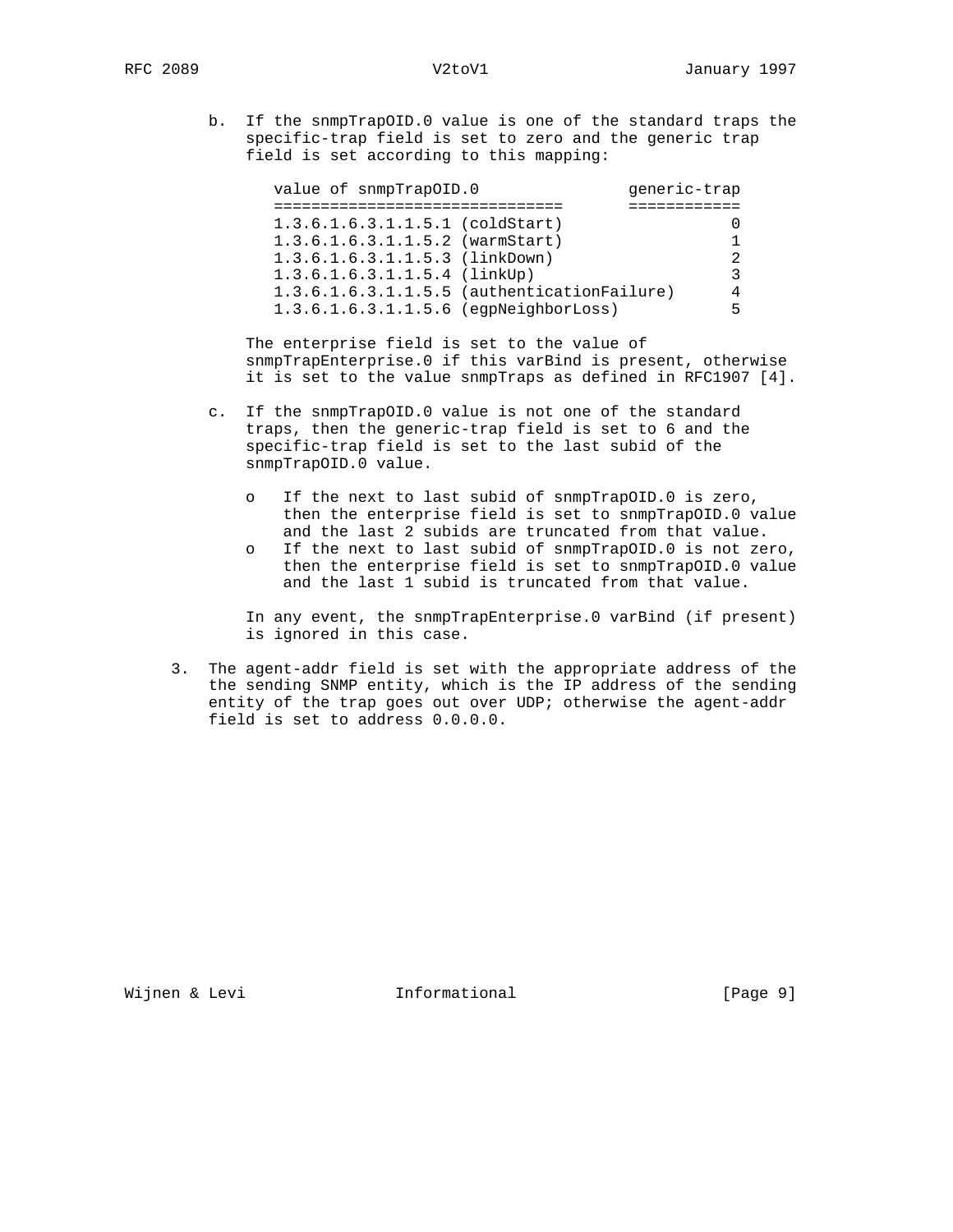### 4.0 Acknowledgements

 The authors wish to thank the contributions of the SNMPv2 Working Group in general. Special thanks for their detailed review and comments goes to these individuals:

 Mike Daniele (DEC) Dave Harrington (Cabletron) Brian O'Keefe (Hewlett Packard) Keith McCloghrie (Cisco Systems) Dave Perkins (independent) Shawn Routhier (Epilogue) Juergen Schoenwaelder (University of Twente)

### 5.0 References

- [1] Jeffrey D. Case, Mark Fedor, Martin Lee Schoffstall and James R. Davin, Simple Network Management Protocol (SNMP), SNMP Research, Performance Systems International, MIT Laboratory for Computer Science, RFC 1157, May 1990.
- [2] Jeffrey D. Case, Keith McCloghrie, Marshall T. Rose and Steven Waldbusser, Structure of Managment Information for Version 2 of the Simple Network Management Protocol (SNMPv2), SNMP Research Inc, Cisco Systems Inc, Dover Beach Consulting Inc, International Network Services, RFC1902, January 1996.
- [3] Jeffrey D. Case, Keith McCloghrie, Marshall T. Rose and Steven Waldbusser, Coexistence between Version 1 and Version 2 of the Internet-standard Network Management Framework, SNMP Research Inc, Cisco Systems Inc, Dover Beach Consulting Inc, International Network Services, RFC1908, January 1996.
- [4] Jeffrey D. Case, Keith McCloghrie, Marshall T. Rose and Steven Waldbusser, Management Information Base for Version 2 of the Simple Network Management Protocol (SNMPv2), SNMP Research Inc, Cisco Systems Inc, Dover Beach Consulting Inc, International Network Services, RFC1907, January 1996.
- 6.0 Security Considerations

Security considerations are not discussed in this memo.

Wijnen & Levi **Informational** [Page 10]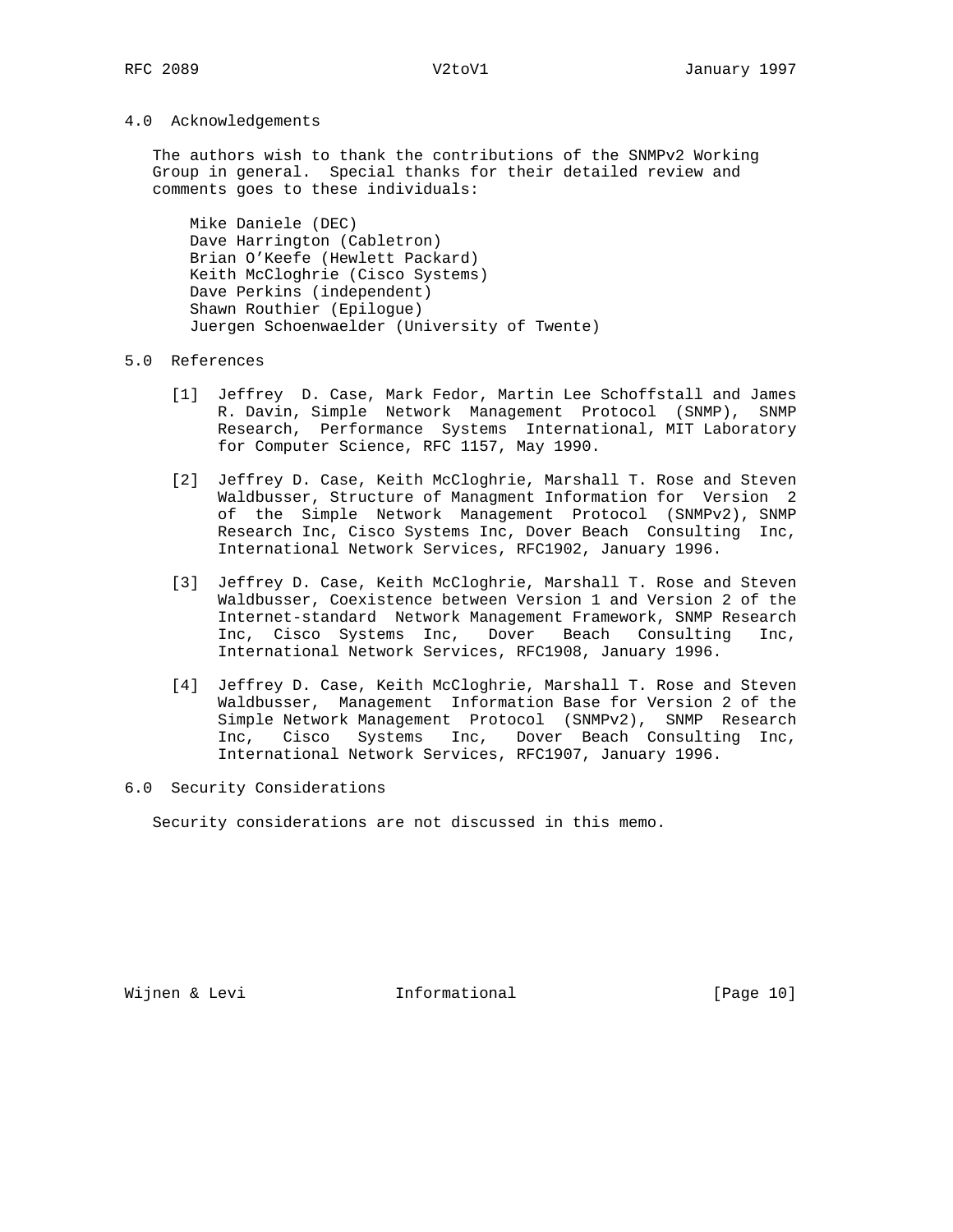# 7.0 Authors' Addresses

 Bert Wijnen IBM International Operations Watsonweg 2 1423 ND Uithoorn The Netherlands

 Phone: +31-079-322-8316 E-mail: wijnen@vnet.ibm.com

 David Levi SNMP Research, Inc 3001 Kimberlin Heights Rd. Knoxville, TN 37920-9716 USA

 Phone: +1-615-573-1434 E-mail: levi@snmp.com

Wijnen & Levi **Informational Informational** [Page 11]